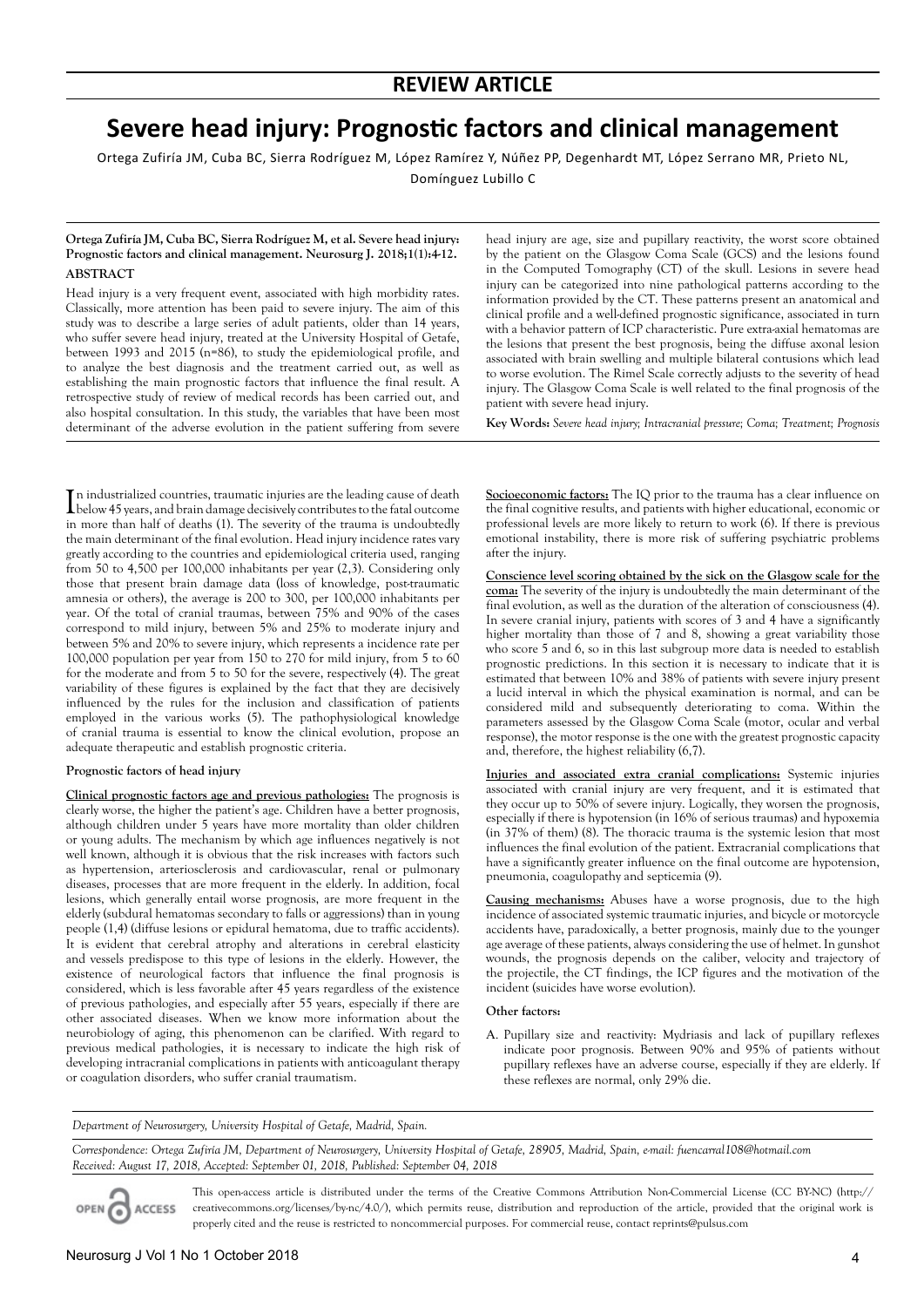# **Ortega et al**

B. Oculocephalic and oculovestibular reflexes: If they are absent (data of brain stem injury), between 51% and 95% of patients die, and if they survive, very serious cognitive defects will remain.

## **Radiological prognostic factors**

**Computed tomography:** The mortality of patients with scores lower than 9 ranges between 9% and 74% (average of 41%), depending on the type of existing injury (6). The worst prognosis is associated, in decreasing order, with subdural hematoma, hemispheric swelling, especially in the elderly, and intracerebral hematomas, especially if they are large or multiple. The deviation of the midline structures also has prognostic value. If it is proportionate to the volume of the lesion, mortality is 39%, and 75% if it is disproportionate to the volume of the lesion. The cisterns of the base also contribute to establish the final evolution. If they are absent, mortality is 72%, 39% if they are compressed and 22% if they are normal. The compression of the ventricular system and the presence of subarachnoid hemorrhage also worsen the prognosis of the patient suffering from head injury. Finally, it should be remembered that a patient with normal CT can develop intracranial hypertension if there is associated pulmonary trauma (10).

**Magnetic resonance:** The high sensitivity of Magnetic Resonance (MRI) to detect intraparenchymal lesions makes it a very useful tool in determining the prognosis during recovery of the patient suffering from head trauma, but CT remains the technique of choice during the acute phase, because the exploration with RM lasts a long time, is incompatible with some devices used in ICU, the patient is inaccessible during the examination and, in addition, MRI misdiagnoses subarachnoid hemorrhage.

## **Physiological prognostic factors**

**Intracranial pressure:** The elevation of the ICP above 20 mmHg is related to poor prognosis. This is a very reliable parameter, along with age, Glasgow scale score and pupillary anomalies, and is intimately linked to blood pressure figures. In addition, intracranial hypertension causes serious alterations of memory in patients who survive.

**Blood flow and cerebral metabolism:** Determinations of cerebral blood flow have shown that the presence of hyperemia and/or ischemia are associated with poor prognosis. Studies have also been carried out to quantify the oxygen or glucose consumption index, and the alterations with respect to the normal figures indicate worse evolution.

**Evoked potentials:** The responses obtained in the evoked potentials have the advantage that they are non-invasive techniques, do not need the collaboration of the patient and are not influenced by the administration of drugs, but although they have a high prognostic reliability, they only value the function of certain pathways and neuronal systems and, in addition, are not available in many centers.

**Electroencephalogram:** It does not relate well with the final forecast. The deeper the coma, the slower the path, but this is greatly affected by the pharmacological therapy received by the patient.

**Laboratory data:** In general, they do not have good prognostic reliability (11). Several specific enzymatic markers (creatine phosphokinase, BB isoenzyme, lactate dehydrogenase and glutamic-oxaloacetic dehydrogenase), catecholamine level (adrenaline and noradrenaline), lactate determination and coagulation studies have been studied. Up to 72% of patients with severe trauma have coagulopathies, which are manifested by prolongation of prothrombin time, activated partial thromboplastin or thrombin, decrease in the number of platelets and the number of fibrinogen, and increase in the level of degradation products of fibrin.

# **Evolution of head injury**

A variety of systems have been used to indicate the evolution of cranial injury, from mortality rates to sophisticated methods of assessing organic and psychological sequelae. Mortality rates are the most used and the most useful, because of their easy determination and because most deaths occur shortly after the injury, and it is not necessary to analyze long periods of time. It is estimated that up to 60% of patients with severe injury die at the accident site. In the hospital setting, the first indices published at the beginning of the XX century gave a 70% mortality rate for severe injury, although the figures range from 30% to 76%, with an average of 40% (5). Considering only mortality, you do not have a real vision of the problem, because many of the patients who survive are severely affected. The residual defects can be physical (contractures, ossifications), neurological (hemiparesis, seizures, amaurosis), or psychological (alterations of memory, language, behavior). The recovery

process after a cranial trauma is a dynamic phenomenon and it is important to decide when to assess the final result. Most authors establish it 6 months after the injury, although this is not a strict criterion that prevents thinking that a patient can improve beyond that date. The probability of developing intracranial injury is very variable, ranging between 30% and 80% (3,8).

# **APPROACH AND OBJECTIVES**

Cranial injury represents one of the main causes of mortality and morbidity in industrialized countries, which constitutes an effort, both at a human and economic level, very important. CT not only shows the extra or intraaxial major lesions at any time of evolution, but it allows to acquire dynamic information about the pathological changes that occur at the intracranial level, either spontaneously or at the request of different medical therapeutic maneuvers or surgical, and can demonstrate certain pathophysiological changes such as cerebral edema and intracranial hypertension. In fact, follow-up with sequential CT and continuous monitoring of Intracranial Pressure provides a knowledge of the intracranial pathophysiology that was unthinkable to have a few years ago, but there are still wide gaps in the understanding of the pathogenesis that limit the development of a therapeutic scheme optimum. In addition, the clinical model of cranial injury is multifactorial, both clinic-pathological terms and treatment, so it is very difficult to determine the effect of a pathological or therapeutic variable on the evolution or the final prognosis of patients. The progress experienced in the management and treatment of patients suffering from severe head injury has allowed a marked improvement in prognosis. Thus, it has been possible to reduce the mortality rate by up to 30%, without increasing the number of patients who remain in a persistent vegetative state or develop severe disability, according to the criteria of the Glasgow Evolutionary Scale, although it is still close to the 40% Currently, it is necessary to determine the most influential factors in the final evolution in order to establish prognostic models and to be able to draw up therapeutic action plans and rehabilitation, as effectively as possible. The Glasgow Scales for Coma and the scale introduced by Rimel et al., Which divides injury into mild, moderate and severe, are universally accepted. The usefulness of these scales, which estimate the severity and prognosis of the injury, has been proven in the patient suffering from severe injury, although they are complemented with the assessment of other parameters. Considering all the previously exposed, this work tries to fulfill the following objectives:

- 1. To collect a wide range of patients who have suffered severe head injury and study their epidemiological profile and clinical presentation.
- 2. To verify the usefulness and efficacy of the Glasgow Coma Scale and Rimel Scale, in determining the severity and prognosis of cranial injury.
- 3. To study the evolutionary patterns in severe cranial injury, according to the Jennett and Bond scale, and analyze the different variables that can act on them, determining which have greater significance and designing an initial and late prognostic prediction model.

# **MATERIAL AND METHODS**

# **Inclusion criteria and classification of patients**

Getafe University Hospital is a center that serves a Reference population of 800,000 inhabitants, and traumas have been classified, following the Glasgow Scale for Coma, in mild (patient that obtains 13 to 15 points), moderate (score from 9 to 12) and serious (score from 3 to 8). The chosen moment to apply the scale in the classification of them, has been after 6 hours after the trauma. In those cases in which the patient could not be assessed at 6 hours (sedo-relaxed or anesthetized patients), the best score obtained after non-surgical resuscitation measures was chosen. The variables analyzed in severe head injury are shown in Table 1.

## **Diagnosis and clinical management of the patient with cranial injury**

Patients admitted with severe injury were received directly in the ICU, where they underwent clinical examination to check and normalize, when necessary, the hemodynamic and respiratory situation, and to discard the existence of associated extracranial lesions. The presence of these lesions can seriously compromise the cardiovascular or respiratory function, sometimes demanding an urgent action, which is carried out according to a previously systematized scheme in our center. When the patient's condition was stable, a general radiological study and brain CT were performed, usually without intravenous contrast administration. To define the pathological findings on CT, we have used our own classification, which is reflected in Table 1. It should be noted that only a part of the patients could be classified on the basis of the initial CT, while other patients they have been based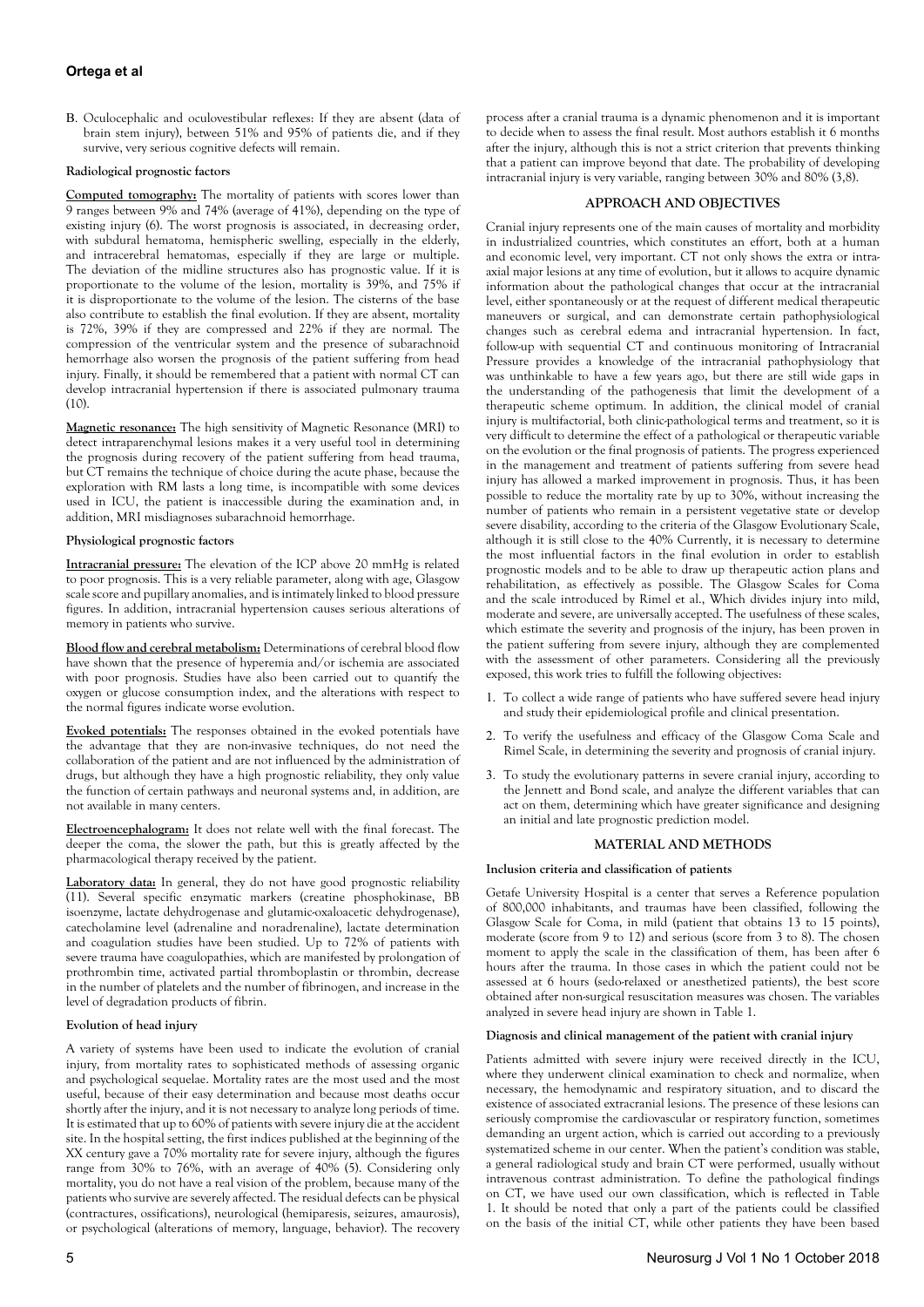# **Table 1**

| Variables analyzed in severe injury |  |
|-------------------------------------|--|
|-------------------------------------|--|

1. Age. 2. Sex.

- 
- 3. Interval injury-income.
- 4. Type of transfer. 5. Mechanism of injury.
- 6. Patient's background.
- 7. Associated traumas.
- 8. Presence of convulsions.
- 9. Rino / otolicuorragia.
- 10. Cranial fracture; sinking.
- 11. Worse score on the Glasgow scale.
- 12. Best score on the Glasgow scale.
- 13. Presence of hypotension / hypoxia.
- 14. Neurological focus.
- 15. Pupillary size and reactivity.
- 16. CT income.
- 17. Focal mass volume.
- 18. Middle line deviation.
- 19. Basal cisterns.
- 20. Ventricular system.
- 21. Medical treatment.
- 22. Surgical treatment.
- 23. Number of interventions.
- 24. Trauma-surgery interval.
- 25. Glasgow scale score in surgery.
- 26. Initial ICP.
- 27. ICP monitoring technique
- 28. ICP duration
- 29. Evolution of ICP
- 30. Most representative ICP.
- 31. Deterioration.
- 32. Interval trauma-deterioration.
- 33. Glasgow deterioration score.
- 34. Post-deterioration improvement.
- 35. Cause of deterioration.
- 36. Duration of the coma.
- 37. Control CT.
- 38. Number of CTs performed.
- 39. Evolution on discharge.
- 40. Day and cause of the exitus.
- 41. Hemiparesis or residual cranial nerve injury.
- 42. Alterations of the personality.
- 43. Final evolution.

on the findings of the control CT. The ICP was monitored in all patients who showed focal lesion or diffuse swelling that made the development of intracranial hypertension probable. The patterns found in the evolution of the ICP are listed in Table 1. Each of these patterns (represented also in a Cartesian form) takes on significance in the retrospective or final study of each case, but in many patients the pattern can be predetermined over the basis of the initial ICP and the type of lesion on CT, which can be very useful for designing therapeutic management. The ICP figures have been measured with an intraventricular catheter in the right frontal horn or intraparenchymal sensor, connected to monitors of the Philips type (Model P23D13), two-channel Hellige, multi-channel Siemens or Camino. The calibration of the base pressure, in the case of the intraventricular technique, was performed against the atmospheric pressure taking as reference the Lundberg point, which corresponds to the roof of the frontal horn of the lateral ventricle. Within the general therapeutic measures, all associated metabolic or systemic problems and convulsive states were treated, although routine anticomicial therapy was not used, the coagulopathy was solved if it existed, a respiratory physiotherapy treatment and early rehabilitation was initiated, and provided an adequate nutritional supplement through parenteral nutrition. The management of focal lesions has followed the guidelines set out in the literature.

# **Severe head injury: Prognostic factors and clinical management**

#### **Statistical study of the sample**

The first models were based on evidence based on the Bayes Theorem to calculate the evolution combining several factors, but these tests ignore the interdependence between them. Subsequently, the linear logistic regression was introduced, the most used currently, which assesses the influence of various variables on a previously established model, in general good or bad evolution, making possible the realization of a scale of prognostic factors, and through various mathematical models, a prognostic reliability index. Linear regression allows us to elaborate a classifying model of the various evolutionary indicators. The variables that have been shown to be most useful are, in a decreasing sense, the need for surgical decompression, age, physiological state at admission (presence of hypoxemia, hypercapnia or hypotension, decreased hematocrit), motor response and pupillary response. With these models prognostic reliability has been achieved between 30% and 90%, depending on whether they are used early or late, always considering falsely optimistic forecasts so as not to interfere in the possible therapeutic measures that could be applied to the patient. For the descriptive statistics the most usual parameters have been used, such as means, percentages, standard deviations (s), proportions and others. The final evolution of the patient with cranial injury has been determined at the time of hospital discharge. Within the chapter of analytical statistics, for the bivariate study we have used Chi square tests, Spearman correlation coefficient, Student's "t", Wilcoxon tests for independent variables and Kruskal-Wallis, and Fisher's exact test. The limit of statistical significance has been established in a confidence interval of 95% (p <0.05). The multivariate studies were performed using the linear regression method by maximum likelihood.

#### **RESULTS**

A total of 86 patients with severe head injury have been treated. Of these, 35 (40.7%) obtained a score of 8 or 7 (Group 1) on the Glasgow Scale for the Coma after applying non-surgical resuscitation measures, 25 (29.1%) obtained a score of 6 or 5 (Group 2), and 26 (30.2%) have a score of 4 or 3 (Group 3).

#### **Epidemiology and descriptive statistics**

The results obtained in the different variables analyzed in the severe cranial injury are presented below.

**Age:** Among the patients in Group 1, there are 24 (68.6%) under 35, 8 (22.8%) have between 35 and 65, and 3 (8.6%) are over 65 years old. In Group 2 patients, there are 20 (80%) under 35, 4 (16%) between 35 and 65, and 1 (4%) over 65 years. Among patients in Group 3, there are 11 (42.3%) under 35, 13 (50%) between 35 and 65, and 2 (7.7%) over 65 years. The average age is 33.9 years (s = 16.83), ranging in a range between 14 and 83 years.

**Sex:** In Group 1 there are 27 men (77.1%) and 8 women (22.9%). In Group 2 there are 21 men (84%) and 4 women (16%). In Group 3 there are 21 men (80.8%) and 5 women (19.2%).

**Causing mechanisms** (Figure 1): In Group 1, there are 15 vehicle occupants (42.8%), 4 who suffer outrage (11.4%), 7 bicycle or motorcycle accident (20%), 8 fall (22.8%) and 1 direct impact (2.8%). Among the patients of Group 2, 13 are vehicle occupants (52%), 3 suffer from being run over (12%), 4 bicycle or motorcycle accident (16%), 3 fall (12%), 1 direct impact (4%) and in 1 case the cause is unknown (4%). Among the patients of Group 3, there are 9 vehicle occupants (34.6%), 1 suffering from being run over (3.8%), 8 bicycle or motorcycle accidents (30.8%), 4 falling (15.4%) ), 2 injuries by firearm (7.7%) and in 2 cases the cause is unknown (7.7%).

**Origin of the sick:** 58.1% (50 patients) come directly from the accident site, and 41.9% (36 patients) are transferred from another hospital.

**Traumatism-income interval:** The average delay between injury and hospital admission is 4.4 hours (s=6.73), ranging from 0.2 to 48 hours.

**Medical history:** 82.6% of the patients have no known pathological history, 10 patients (11.6%) have a history of alcohol intake or drug use, 1 patient (1.2%) history of generalized seizures and 4 patients (4, 6%) other antecedents.

**Associated traumatic injuries:** Among the patients in group 1, there are 18 patients with associated injuries (51.4%), with 2 cases of spinal trauma (11.1%), 5 facial injury (27.7%), and 3 thoracic-abdominal traumas (16, 7%), 3 orthopedic injury (16.7%) and 5 traumas (27.7%). In group 2, 11 patients have associated injuries (44%), with 3 cases of facial injury (27.3%),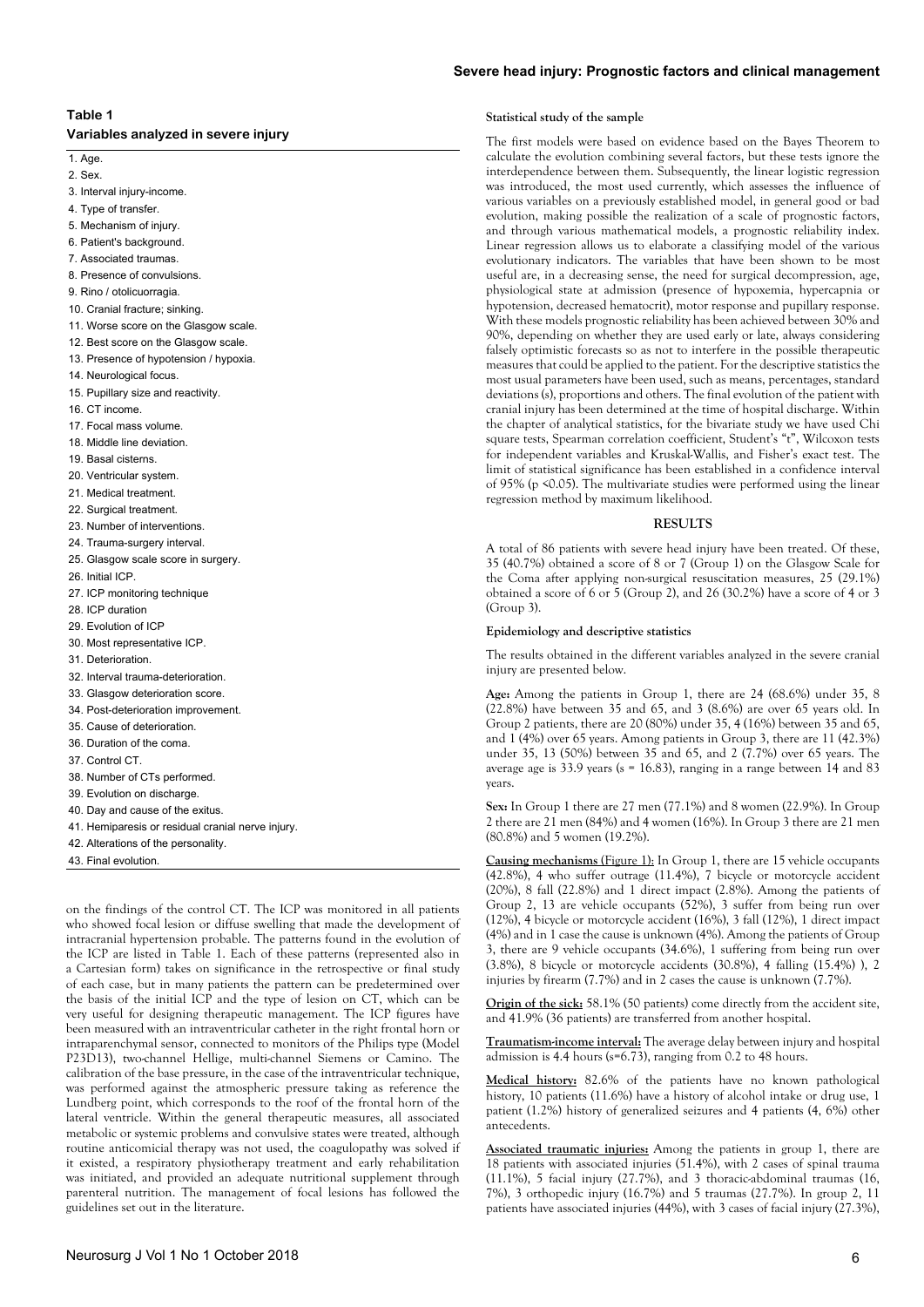# **Severe head injury: Prognostic factors and clinical management**

3 thoracic-abdominal traumas (27.3%), 3 orthopedic injury (27.3%) and 2 multiple traumas (18.2%). Of the patients in group 3, 18 had associated injuries  $(69.2\%)$ , with 1 case of spinal injury  $(5.5\%)$ , 2 facial injury  $(11.1\%)$ , and 4 thoracic-abdominal traumas (22.2%), 4 orthopedic traumas (22.2%) and 7 polytraumatisms (38.9%).

**Clinical signs of cranial base fracture:** In 17 patients (19.8%) there are clinical signs of cranial base fracture (rino or otolicuorragia, periorbital or retromastoid hematoma).

**Worst score on the coma glasgow scale (CGS):** In Group 1, 13 patients (37.1%) obtained a score of 6 or 5 on the Glasgow Scale for the Coma before establishing non-surgical resuscitation measures and 12 (34.3%) score of 4 or 3. In In Group 2, 15 patients (60%) had a score of 4 or 3, prior to the application of the resuscitation measures.

Presence of hypotension and hypoxemia: There are 21 patients (24.4%) who present hypotension (systolic blood pressure less than 90 mmHg) and 13 (15.1%) who have hypoxemia (pO2 less than 60 mmHg) at the time of admission.

Presence of neurological focality: In Group 1, there are 16 patients (45.7%) with focal neurological examination, 12 (48%) in Group 2, and 20 patients (76.9%) in Group 3. Considering the total number of patients, only 2 (2.3%) present generalized seizures.

**Pupilar size and reactivity:** There are 34 patients (39.5%) with normal pupils, 10 (11.6%) that initially show normal pupils develop unilateral mydriasis, 3 (3.5%) that progress to bilateral mydriasis, 20 (23.2%) with unilateral initial mydriasis and 19 (22.1%) with bilateral mydriasis from the beginning. 85% of mydriatic pupils are completely reactive.

**Simple radiology:** A simple skull radiograph was performed on 82 patients (95.3%), with a fracture detected in 49 (59.8%). The fracture is linear in 39 patients (79.6%), and sunk in 10 (20.4%).

## **Computed tomography**

The results obtained in the different variables analyzed in the initial CT are presented below.



**Figure 1)** *Causing mechanisms in severe head injury*



**Figure 2)** *Graphical representation of ICP patterns*

**Type of injury:** Among the patients in Group 1, there are 1 that shows normal CT (2.8%), 9 diffuse axonal injury (25.7%), 1 diffuse axonal lesion with associated swelling (2.8%), 9 diffuse cerebral swelling ( 25.7%), 2 pure epidural hematoma (5.7%), 3 epidural hematoma with associated swelling (8.6%), 3 pure subdural hematoma (8.6%), 5 subdural hematoma with associated swelling (14, 3%), 1 focal contusion (2.8%) and 1 bilateral multiple contusions (2.8%). In Group 2 there is 1 patient with normal CT (4%), 10 cases of diffuse axonal injury (40%), 6 cases of diffuse cerebral swelling (24%), 2 pure epidural hematomas (8%), 1 subdural hematoma with associated swelling (4%), 1 focal contusion (4%), 2 unilateral multiple contusions (8%) and  $\tilde{2}$  bilateral multiple contusions (8%). In Group 3, 6 cases of diffuse axonal injury (24%), 3 of diffuse axonal injury with associated swelling (12%), 11 of diffuse swelling (44%), 1 pure epidural hematoma (4%), 3 subdural hematomas with associated swelling (12%) and 1 unilateral multiple contusion (4%).

**Subarachnoid hemorrhage:** In Group 1 there are 18 patients (51.4%) with subarachnoid hemorrhage, 14 (56%) in Group 2, and 16 patients (61.5%) in Group 3. In total, 55.8% of patients have subarachnoid hemorrhage.

**Intraventricular hemorrhage:** In Group 1 there are 9 patients (25.7%) with intraventricular hemorrhage, 7 (28%) in Group 2, and 14 patients (53.8%) in Group 3. In total, 34.9% of the patients have intraventricular hemorrhage.

**Pneumocephalus:** In 17 patients (19.8%) the presence of air in the intracranial compartment was observed on CT.

**Volume of injuries:** The average volume is 27.1 cc. (s = 49.91), oscillating in a range between 0 and 270 cc. The volume is less than 25 cc. In 59 patients (73.7%), between 25 and 50 cc. in 8 (10%), and greater than 50 cc. in 13 patients (16.3%).

**Deviation of the middle line:** The average deviation is 4.9 mm. (s = 6.93), oscillating in a range between 0 and 26 mm. The deviation of the midline is less than 7 mm. in 56 patients (70%), between 7 and 15 mm. in 13 (16.2%), and greater than 15 mm. in 11 patients (13.8%).

**Cisternal system:** In Group 1, cranial base cisterns are normal in 14 patients (40%), compressed in 14 (40%), and absent in 7 patients (20%). In Group 2, mesencephalic cisterns are normal in 12 patients (48%) and are compressed in 13 (52%). In Group 3, they are normal in 5 patients (18.9%), appear compressed in 10 (40.5%), and absent in 10 patients (40.5%).

**Ventricular system:** In Group 1 the ventricles are normal in 14 (40%), and are compressed in 21 (60%). In Group 2, they are normal in 12 (48%), and appear compressed in 13 (52%). In Group 3, they are normal in 5 (19.2%), and are shown compressed in 21 (80.8%).

**Medical treatment:** Sedo-relaxation is practiced in 86 patients (100%), and hyperventilation in 80 (93.1%). Treatment was established with Mannitol in 37 (43.1%) and with Thiopental in 22 (25.6%).

**Surgical treatment:** In Group 1, 19 patients were not intervened (54.3%), fracture elevation was performed in 1 patient (5%), surgical debridement in 1 (5%), lobectomy in 3 (15%), decompressive surgery in 3 (15%), burr holes in 4 (20%), and evacuation of the lesion in 8 patients (40%). In Group 2, 15 patients were not operated on (60%), fracture elevation was performed in  $\overline{3}$  patients (25%), lobectomy in 4 (33.3%), burr holes in 3 (25%), and evacuation of the injury in 2 (16.7%). In Group 3, 9 patients were not intervened (34.6%), lobectomy was performed in 4 (18.2%), decompressive surgery in 7 (31.8%), burr holes in 5 (22.7%), and evacuation of the lesion in 6 patients (27.3%). In 32 (80%) of the 40 patients operated on (46.5%), 1 intervention was performed, and in 8 (20%), 2 interventions were performed. The average score on the Glasgow Scale for the Coma at the time of surgery is 4.2 (s = 1.44), ranging from 3 to 8.

**Monitoring the ICP:** The ICP is monitored in 22 patients in Group 1 (62.8%), in 14 in Group 2 (56%), and in 13 patients in Group 3 (50%). In 38 (77.5%) of the 49 patients monitored (56.9%) intraventricular technique is practiced and in 11 (22.5%), intraparenchymal technique (Figure 1). The average duration of monitoring is 7.8 days (s=5.68), ranging from 1 to 23 days. The duration is less than 7 days in 28 patients (57.1%), is comprised between 7 and 14 days in 14 (28.6%), and is greater than 14 days in 7 (14.3%).

**Initial ICP:** In Group 1, the initial ICP is less than 20 mmHg in 11 patients (50%) and greater than 20 in 11 (50%). In Group 2, it is less than 20 mmHg in 6 patients (42.8%) and greater than 20 in 8 (57.1%). Among patients in Group 3, it is less than 20 mmHg in 6 (46.1%) and greater than 20 in 7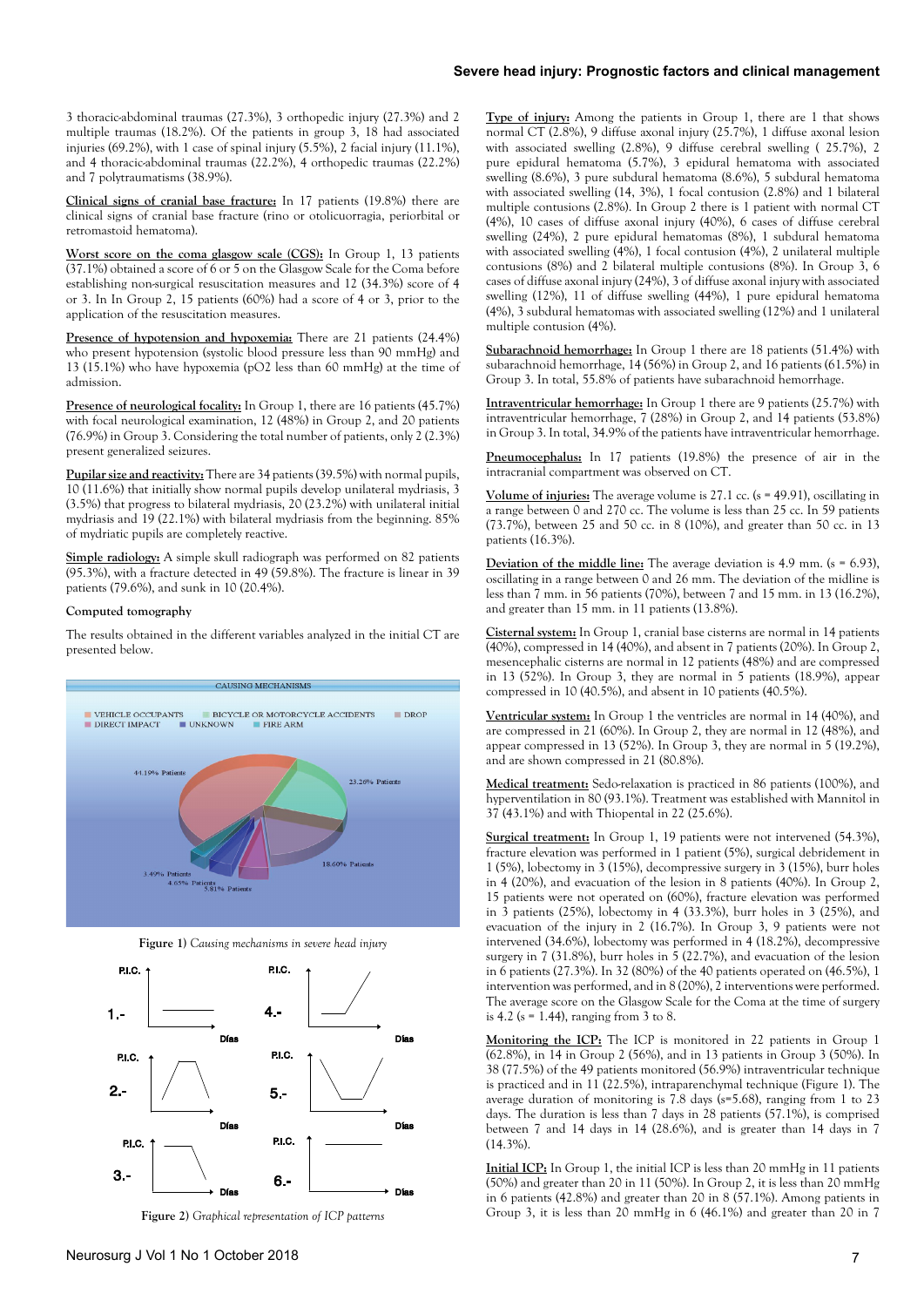#### patients (53.8%).

**Evolution of the ICP:** In Group 1, the ICP follows pattern 1 (low) in 6 patients (27.3%), pattern 2 (low/high/low) in 6 (27.3%), pattern 3 (high / low) in 4 (18.2%), pattern 4 (low/high) in 1 (4.5%), pattern 5 (high / low  $/$  high) in 1 (4.5%), and pattern 6 (elevated) in 4 patients (18.2%). Among patients in Group 2, the ICP follows pattern 1 in 6 (46.1%), pattern 2 in 2 (15.4%), pattern 3 in 3 (23.1%), pattern 4 in 1 (7.6%), and pattern 6 in 1 patient (7.6%). In Group 3, the ICP follows pattern 1 in 4 (30.8%), pattern 2 in 2 (15.4%), pattern 3 in 3 (23.1%), pattern 4 in 2 (15.4%), and pattern 6 in 2 patients (15.4%) (Figure 2).

**ICP more representative:** In Group 1, the most representative ICP is less than 20 mmHg in 8 patients (36.4%) and greater than 20 in 14 (63.6%). In Group 2, the most representative ICP is less than 20 mmHg in 7 patients (50%) and greater than 20 in 7 (50%). In Group 3, the most representative ICP is less than 20 mmHg in 5 patients (38.5%) and greater than 20 in 8 patients (61.5%).

**Clinical deterioration:** Clinical deterioration occurs in 18 patients of Group 1 (51.4%), in 3 of Group 2 (12%), and in 2 patients of Group 3 (7.7%). The cause of clinical deterioration in Group 1 is elevated ICP in 4 patients (22.2%), increased hematoma in 4 (22.2%), appearance of new hematoma in 3 (16.7%), infection neurological in 1 (4.5%), and systemic causes in 6 (33.3%). In Group 2, the cause of the deterioration is the increase of hematoma in 2 (66.7%), and systemic problems in 1 (33.3%). Among patients in Group 3, the origin of the deterioration is increased hematoma in 1 (50%), and systemic causes in 1 (50%). The mean delay between injury and clinical deterioration is 23.4 hours (s = 42.36), ranging from 1 to 192 hours. The average score on the Glasgow Scale for the Coma at the time of deterioration is  $4.1$  ( $s = 1.41$ , range: 3-8).

Findings on control CT: In Group 1, the control CT shows improvement in 8 patients (21.6%) and does not show variations in 4 (10.8%). Diffuse cerebral swelling appears in 7 (18.9%), epidural hematoma in 1 (2.7%), subdural hematoma in 1 (2.7%), focal contusion in 4 (10.8%), multiple contusions in 4 (10.8%), and other injuries (infarction, subarachnoid or other hemorrhage) in 8 patients (21.6%). In Group 2, the control CT is better in 5 patients (20%), and does not show variations in 8 (32%). Diffuse cerebral swelling appears in 2 (8%), epidural hematoma in 1 (4%), focal contusion in 2 (8%), and multiple contusions in 7 patients (28%). In Group 3, the control CT improved in 3 patients (16.7%), and did not show variations in 2 (11.1%). Diffuse cerebral swelling appears in 3 (16.7%), epidural hematoma in 2 (11.1%), focal contusion in 2 (11.1%), multiple contusions in 3 (16.7%), and other lesions in 3 patients (16.7%). Control CT was performed in 76 patients, and there was worsening in 46 (60.5%). The control CT is performed on average at 2.1 days ( $s = 0.81$ ), ranging in a range between 1 and 5 days. The average number of control CTs is 3.1 (s = 1.49), ranging from 1 to 7.

**Evolution to hospital discharge:** In Group 1, there are 1 patient who presents good recovery (2.8%), 9 who develop moderate disability (25.7%), 7 severe disability (20%), 4 persistent vegetative state (11.4%) and 14 who die (40%). In Group 2, 3 patients presented moderate disability (12%), 7 severe disability (28%), 4 persistent vegetative state (16%) and 11 died (44%). In Group 3, there are 1 patient with moderate disability (3.8%), 1 severe disability (3.8%), 5 persistent vegetative state (19.2%) and 19 who die (73.1%). Of the total number of patients who die, 10 (22.7%) do so within a few hours of their hospital admission. The average duration of the coma is  $18.2$  days (s = 18.24), ranging from 1 to 75 days. Among patients who survive, 15 have residual involvement of cranial nerves (35.7%), 26 have residual hemiparesis (61.9%) and 29 have personality alterations (69.1%).

**Chronology of the exitus:** The death occurs in the first week in 26 patients (59%). Of these, it occurs on the 1st day in 10 (38.5%), in the 2nd in 7 (26.9%), in the 4th in 3 (11.5%), in the 5th in 2 (7.7) %), and in the 7th in 4 (15.4%). The exitus takes place between days 7 and 14 in 11 patients (25%) and from day 14 in 7 (16%).

**Causes of the exitus:** Among patients of Group 1, the exits are due to intracranial hypertension in 7 cases (22.6%), increase in hematoma in 2 (6.4%), diffuse cerebral swelling in 4 (12.9%), cerebral herniation in 3 (9.7%), cerebral infarction in 1 (3.2%), neurological infection in 1 (3.2%), systemic infection in 2 (6.4%), respiratory failure in 5 (16.1 %), and systemic medical complications in 6 patients (19.3%). In Group 2, the exitus are secondary to intracranial hypertension in 2 patients (8.7%), increased hematoma in 1 (4.3%), diffuse cerebral swelling in 2 (8.7%), cerebral herniation in 2 (8.7%), cerebral infarction in 1 (4.3%), systemic infection in 2 (8.7%), respiratory

failure in 4 (17.4%), systemic medical complications in 5 (21.7% ), and systemic injury in 4 patients (17.4%). Among patients of Group 3, the exits are due to intracranial hypertension in 9 cases (23.1%), increased hematoma in 1 (2.6%), diffuse cerebral swelling in 4 (10.2%), cerebral herniation in 5 (12.8%), cerebral infarction in 3 (7.7%), systemic infection in 2 (5.1%), pulmonary insufficiency in 5 (12.8%), systemic medical complications in 3 (7, 7%), systemic surgical complications in 2 (5.1%), and systemic polytraumatism in 5 patients (12.8%).

## **Analytical epidemiology and statistics**

A bivariate study of each and every one of the variables has been carried out, showing the most important results below. Age and the causative mechanisms correlate significantly (p <0.001). Among those under 35 years of age, there are 28 vehicle occupants (53.8%), 2 who suffer outrage (3.8%), 16 bicycle or motorcycle accident (30.7%), 5 fall (9.6%) and 1 injury by firearm (1.9%). In the group of patients between 35 and 65 years old, there are 7 vehicle occupants (36.8%), 1 who suffers a bicycle or motorcycle accident  $(5.3\%)$ , 8 fall  $(42.1\%)$ , 2 impact direct  $(10.5\%)$  and 1 injury by firearm (5.3%). Among patients over 65 years of age, 3 suffer from being run over (60%) and 2 fall (40%). Age and CT findings are significantly related to each other (p <0.001). Among patients younger than 35 years, there are 2 with normal CT (3.6%), 22 with diffuse axonal injury (39.3%), 2 with diffuse axonal injury and associated swelling (3.6%), 14 with diffuse swelling. (25%), 7 with epidural hematoma (12.5%), 3 with subdural hematoma (5.3%), 1 with focal contusion (1.8%), 3 with unilateral multiple contusions (5.3%) and 2 with bilateral multiple contusions (3.6%). In the age group between 35 and 65 years, 2 patients have diffuse axonal injury (9.5%), 2 diffuse axonal injury with associated swelling (9.5%), 10 diffuse cerebral swelling (47.6%), 1 epidural hematoma (4.8%), 5 subdural hematoma (23.8%) and 1 bilateral multiple concussion (4.8%). Among patients older than 65 years, 1 presented diffuse axonal injury (16.7%), 4 epidural hematoma (66.7%) and 1 subdural hematoma (16.7%). Age is significantly related to the final evolution (p <0.001). Among patients younger than 35 years old, there are 1 with good recovery (1.8%), 11 who develop moderate disability (20%), 13 severe disability (23.6%), 8 remain in a persistent vegetative state (14.5% ) and 22 die (40%). In the group of patients between the ages of 35 and 65, 2 develop moderate disability (8%), 2 severe disability (8%), 5 remain in a persistent vegetative state (20%) and 16 die (64%). The 6 patients over 65 years of age die (100%).

The causative mechanisms and findings on CT are significantly correlated (p <0.01). Among vehicle occupants there are 2 with normal CT (5.5%), 12 with diffuse axonal injury (33.3%), 1 with diffuse axonal injury and associated brain swelling (2.8%), 11 with diffuse cerebral swelling (30.5%), 5 with epidural hematoma (13.9%), 2 with subdural hematoma (5.5%), 1 with unilateral multiple contusion (2.8%) and 2 with multiple bilateral contusions (5.5 %). Of the patients who suffer traumas, 4 have diffuse axonal injury (50%), 1 epidural hematoma (12.5%), 2 subdural hematoma (25%), and 1 focal contusion (12.5%). Among patients suffering bicycle or motorcycle accident, 9 have diffuse axonal injury (47.4%), 1 diffuse axonal injury with associated brain swelling (5.3%), 8 diffuse cerebral swelling (42.1%) and 1 unilateral multiple contusion (5.3%). Of the patients who suffer a fall, 2 have diffuse axonal injury with associated swelling (13.3%), 3 diffuse cerebral swelling (20%), 2 epidural hematoma (13.3%), 5 subdural hematoma (33.3%), 1 focal contusion (6.7%), 1 unilateral multiple contusion (6.7%) and 1 bilateral multiple concussion (6.7%). Among patients affected by direct impact, 1 has diffuse cerebral swelling (50%) and 1 has subdural hematoma (50%). The mechanisms causing the trauma correlate significantly with evolution (p <0.001). Of the vehicle occupants, 6 develop moderate disability (16.2%), 6 severe disability (16.2%), 10 remain in a persistent vegetative state (27.1%) and 15 die (40.5%). Of the patients who suffer a stroke, 1 develops moderate disability (12.5%), 2 remain in a persistent vegetative state (25%) and 5 die (62.5%).

Among patients suffering bicycle or motorcycle accident, 1 case of good recovery (5.3%), 4 moderate disabilities (21.1%), 7 severe disabilities (36.8%) and 7 deaths (36.8%). Of the patients suffering fall, 2 develop moderate disability (13.3%), 2 severe disability (13.3%), 1 remains in a persistent vegetative state (6.7%) and 10 die (66.7%). Among patients who suffer direct impact, 2 die (100%), and 2 with firearm injuries also die (100%). The lesional volume, the deviation of the cerebral midline and the compression of the cisternal and ventricular systems are related to the most representative ICP figures (p <0.05). The higher the volume of injury, deviation or compression, the higher the figures of more representative ICP. The findings in the initial CT correlate significantly with the findings in the control CT (p <0.001).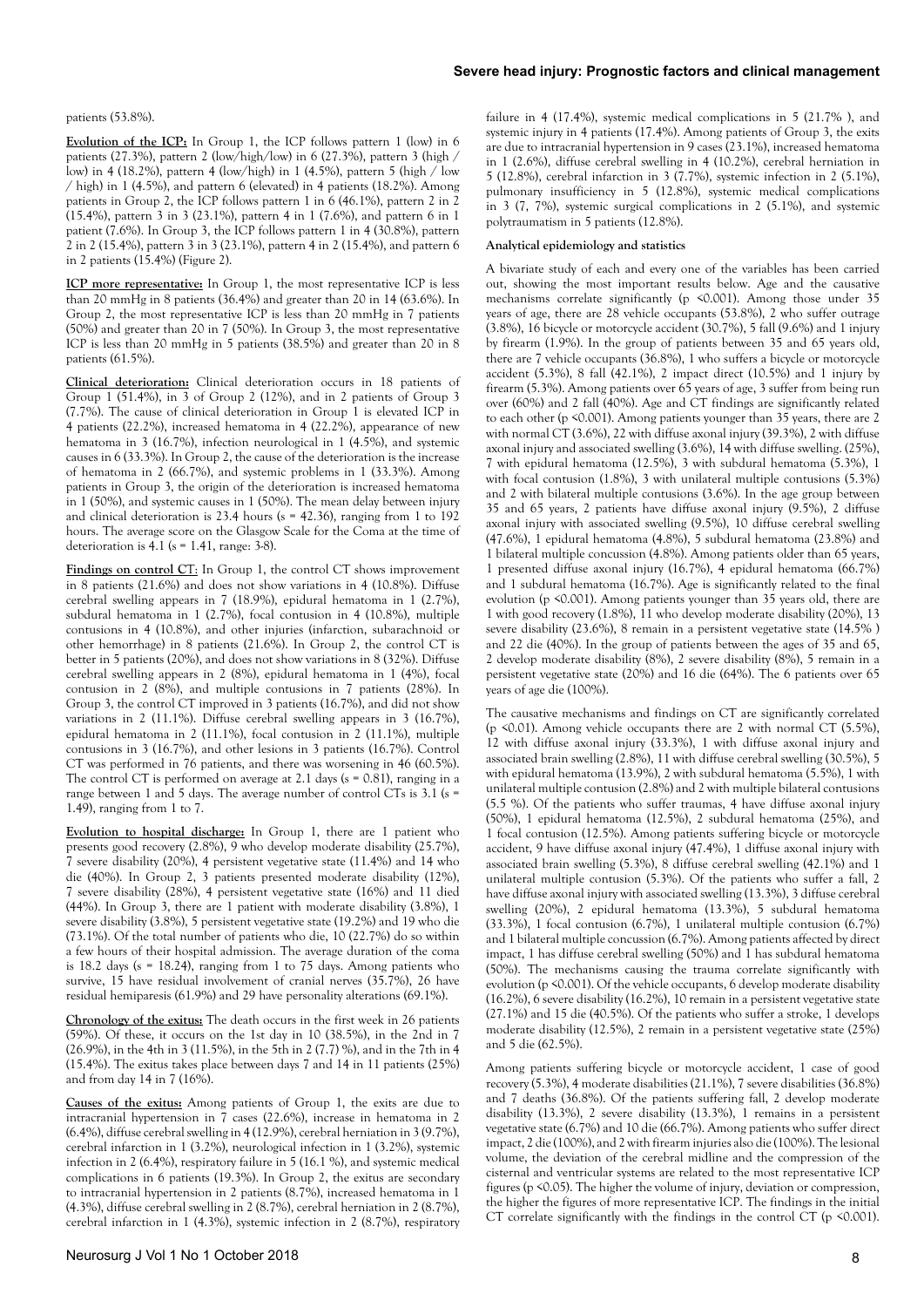The 2 initially normal CT patients show normal controls (100%). Of the patients with initial diffuse axonal injury, 12 show unchanged controls (50%), diffuse cerebral swelling (4.2%), 2 epidural hematoma (8.4%), 3 multiple contusions (12, 6%), in 2 (8.4%) other lesions appear (infarction, subarachnoid hemorrhage or others) and in 4 patients the control shows improvement (16.7%). Among patients with diffuse axonal injury and initial associated brain swelling, there is 1 control that shows improvement (100%). Of the patients with initial diffuse cerebral swelling, 7 did not show changes in controls (20.6%), 3 presented epidural hematoma (8.8%), 4 focal contusion (11.7%), 7 multiple contusions (20, 6%), 9 have other lesions (26.5%) and in 4 patients the control shows improvement (11.8%). Of the patients with initial epidural hematoma, in 1 the control shows important remains of the hematoma (11.1%), in 1 diffuse cerebral swelling (11.1%), in 1 focal contusion (11.1%), in 2 bruises multiple (22.2%), in 1 other lesions (11.1%), and in 3 patients the control showed improvement (33.3%). In patients with initial subdural hematoma, 1 control shows significant remains of the hematoma (6.7%), 2 diffuse cerebral swelling (13.3%), 1 focal contusion (6.7%), 4 multiple contusions (26.7%), 4 other injuries (26.3%) and in 3 the control shows improvement (20%).

Of the patients with initial focal contusion, 1 control shows increase in its size (33.3%), 1 unilateral multiple contusions (33.3%) and 1 other lesions (33.3%). In the 2 patients with initial unilateral multiple contusion and who have control, no variations appear (100%). Of the patients with initial bilateral multiple contusion, 1 control showed associated brain swelling (20%), 3 showed an increase in the size of the contusions (60%) and 1 other lesions (20%). The presence of peritraumatic hypotension correlates significantly with evolution (p  $\leq 0.01$ ). Among the patients who have hypotension at admission, 15 die (71.4%), 2 remain in a persistent vegetative state (9.5%) and 4 develop severe disability (19.1%). Of the patients without hypotension, 26 die (41.9%), 11 remain in a persistent vegetative state (17.7%), 11 develop severe disability (17.7%), 13 moderate disability (20.9%) and 1 presents good recovery (1.6%). The existence of hypoxemia is related to evolution (p <0.01). Of the patients who have hypoxemia upon admission, 9 die (69.2%), 2 remain in a persistent vegetative state (15.4%), and 2 develop moderate disability (15.4%). Among the patients without hypoxemia, 33 died (45.8%), 11 remain in a persistent vegetative state (15.7%), 15 develop severe disability (21.4%), 11 moderate disability (15.7%) and 1 presents good recovery (1.3%). The types of injuries in the initial CT are significantly related to the pattern of behavior of the ICP and to evolution (p <0.001). Of the patients with normal CT there are 2 who develop moderate disability (100%). Among those with diffuse axonal injury, 8 die (32%), 6 remain in a persistent vegetative state (24%), 7 develop severe disability (28%), 3 moderate disability (12%) and 1 have good recovery (4%). The 4 patients with diffuse axonal injury and associated brain swelling die (100%). Of the patients with diffuse cerebral swelling, 15 died (57.7%), 5 remain in a persistent vegetative state (19.2%), 4 develop severe disability (15.4%) and 2 moderate disability (7.7%).

Of the patients with epidural hematoma, 4 die (36.4%), 1 is left in a persistent vegetative state (9.1%), 3 develop severe disability (27.3%) and 3 moderate disability (27.3%). Among patients with subdural hematoma, 19 die (65.5%), 4 remain in a persistent vegetative state (13.8%), 2 develop severe disability (6.9%) and 4 moderate disability (13.8%). Of the patients with pure extra-axial hematoma, 6 developed moderate disability (85.7%) and 1 severe disability (14.3%). Among patients with focal contusion, 4 died (57.1%) and 3 remain in a persistent vegetative state (42.9%). Of the patients with unilateral multiple contusion, 4 die (66.7%), 1 remain in a persistent vegetative state (16.7%) and 1 develop severe disability (16.7%). The 10 patients with bilateral multiple contusion die (100%). The presence of subarachnoid or intraventricular hemorrhage correlates significantly with evolution ( $p \le 0.01$ ). Of the patients with subarachnoid hemorrhage, 30 die (62.5%), 7 remain in a persistent vegetative state (14.6%), 8 develop severe disability (16.7%) and 3 moderate disability (6.3%). Of the patients without subarachnoid hemorrhage, 12 die (33.3%), 6 remain in a persistent vegetative state (16.7%), 7 develop severe disability (19.4%), 10 moderate disability (27.8%) and 1 has good recovery (2.8%). Among patients with intraventricular hemorrhage, 20 die (66.7%), 6 remain in a persistent vegetative state (20%), 3 develop severe disability (10%) and 1 moderate disability (3.3%). Of the patients without intraventricular hemorrhage, 22 die (40.7%), 7 remain in a persistent vegetative state (12.9%), 12 develop severe disability (22.2%), 12 moderate disability (22.2%) and 1 presents good recovery (1.8%).

The volume of lesions correlates significantly with evolution ( $p \le 0.01$ ). Of the patients with lesions smaller than 25 cc., 27 die (46.5%), 10 remain in

a persistent vegetative state (17.2%), 11 develop severe disability (18.9%), 9 moderate disability (15, 5%) and 1 has good recovery (1.7%). In the group of patients with lesions between 25 and 50 cc., 4 die (44.4%), 2 remain in persistent vegetative state (22.2%), 1 develop severe disability (11.1%) and 2 moderate disability (22.2%). Of patients with lesions larger than 50 cc., 8 die (61.5%), 1 remain in a persistent vegetative state (7.7%), 2 develop severe disability (15.4%) and 2 moderate disability (15, 4%). The deviation of the midline correlates significantly with evolution ( $p \le 0.01$ ). Among patients with deviation less than 7 mm, 24 die (42.8%), 10 remain in a persistent vegetative state (17.8%), 11 develop severe disability (19.6%), 10 moderate disability (17, 8%) and 1 has good recovery (1.8%). Of the patients with deviation between 7 and 14 mm, 7 die (53.8%), 2 remain in persistent vegetative state (15.4%), 3 develop severe disability (23.1%) and 1 moderate disability (7, 7%).

Of the patients with deviation greater than 14 mm, 8 die (72.7%), 1 remains in a persistent vegetative state (9.1%) and 2 develop moderate disability (18.2%). and ventricular is also related to evolution (p <0.01). Of the patients with normal cisterns, 10 die (31.2%), 7 remain in a persistent vegetative state (21.9%), 7 develop severe disability (21.9%), 7 moderate disability (21.9%) and 1 has good recovery (3.1%). Among patients with compressed cisterns, 22 die (66.7%), 3 remain in a persistent vegetative state (9.1%), 4 develop severe disability (12.1%) and 4 moderate disability (12.1%). Of the patients with absent cisterns, 7 die (43.7%), 3 remain in a persistent vegetative state (18.7%), 4 develop severe disability (25%) and 2 moderate disability (12.5%). Of the patients with normal ventricles, 9 die (29.1%), 7 remain in a persistent vegetative state (22.6%), 7 develop severe disability (22.6%), 7 moderate disability (22.6%) and 1 presents good recovery (3.2%). Among patients with compressed ventricles, 30 die (60%), 6 remain in a persistent vegetative state (12%), 8 develop severe disability (16%) and 6 moderate disability (12%). The need for barbiturate treatment is significantly related to evolution (p <0.01). Of the patients requiring Thiopental, 11 die (50%), 4 remain in a persistent vegetative state (18.2%), 5 develop severe disability (22.7%) and 2 moderate disability (9.1%). Of the patients who do not need it, 33 die (51.6%), 9 remain in a persistent vegetative state (14.1%), 10 develop severe disability (15.6%), 11 moderate disability (17.5%) and 1 has good recovery (1.6%). The need for surgical treatment is related to evolution ( $p \le 0.05$ ).

The need for surgery leads to a worse prognosis. The worst score obtained by the patient in the GCS correlates with the evolution (p <0.001), and the best score is also related (p <0.01). The figures of initial ICP and evolution correlate significantly (p <0.01). Of the patients with initial ICP less than 20 mmHg, 10 die (43.5%), 4 remain in a persistent vegetative state (17.4%), 5 develop severe disability (21.7%) and 4 moderate disability (17, 4%). Among patients with initial ICP greater than 20, 14 die (56%), 5 remain in a persistent vegetative state (20%), 5 develop severe disability (20%) and 1 moderate disability (4%). The pattern of behavior of the ICP correlates with the final evolution (p <0.001). Of the patients with pattern 1, 5 die (31.2%), 4 remain in a persistent vegetative state (25%), 5 develop severe disability (31.2%) and 2 moderate disability (12.5%). In the group with pattern 2, 4 die (40%), 1 remains in a persistent vegetative state (10%), 3 develop severe disability (30%) and 2 moderate disability (20%). In the Group with pattern 3, 3 die (30%), 4 remain in persistent vegetative state (40%), 2 develop severe disability (20%) and 1 moderate disability (10%). All patients in groups 4, 5 and 6 die (100%). The most representative ICP figures are also related to evolution (p <0.01). Of the patients with more representative ICP figures less than 20 mmHg, 7 die (35%), 4 remain in a persistent vegetative state (20%), 6 develop severe disability (30%) and 3 moderate disability (15%). Among the patients with more representative ICP figures greater than 20 mmHg, 16 die (61.5%), 5 remain in a persistent vegetative state (19.2%), 3 develop severe disability (11.5%) and 2 moderate disability (7.7%). Pupillary exploration is related to evolution (p<0.001). The absence of reactivity leads to a worse prognosis.

Of the patients with normal pupils, 14 die (41.8%), 3 remain in a persistent vegetative state (8.8%), 6 develop severe disability (17.6%), 10 moderate disability (29.4%) and 1 has good recovery (2.9%). Among patients with initially normal pupils who subsequently develop unilateral mydriasis, 2 die (20%), 2 remain in a persistent vegetative state (20%), 4 develop severe disability (40%) and 2 moderate disability (20%). Of the patients with initially normal pupils and who later develop bilateral mydriasis, 2 die (66.7%) and 1 remains in a persistent vegetative state (33.3%). Of the patients with initial unilateral mydriasis, 11 die (55%), 6 remain in a persistent vegetative state (30%), 2 develop severe disability (10%) and 1 moderate disability (5%). Of the patients with bilateral mydriasis from the beginning, 12 die (75%), 1 remain in a persistent vegetative state (6.2%) and 3 develop severe disability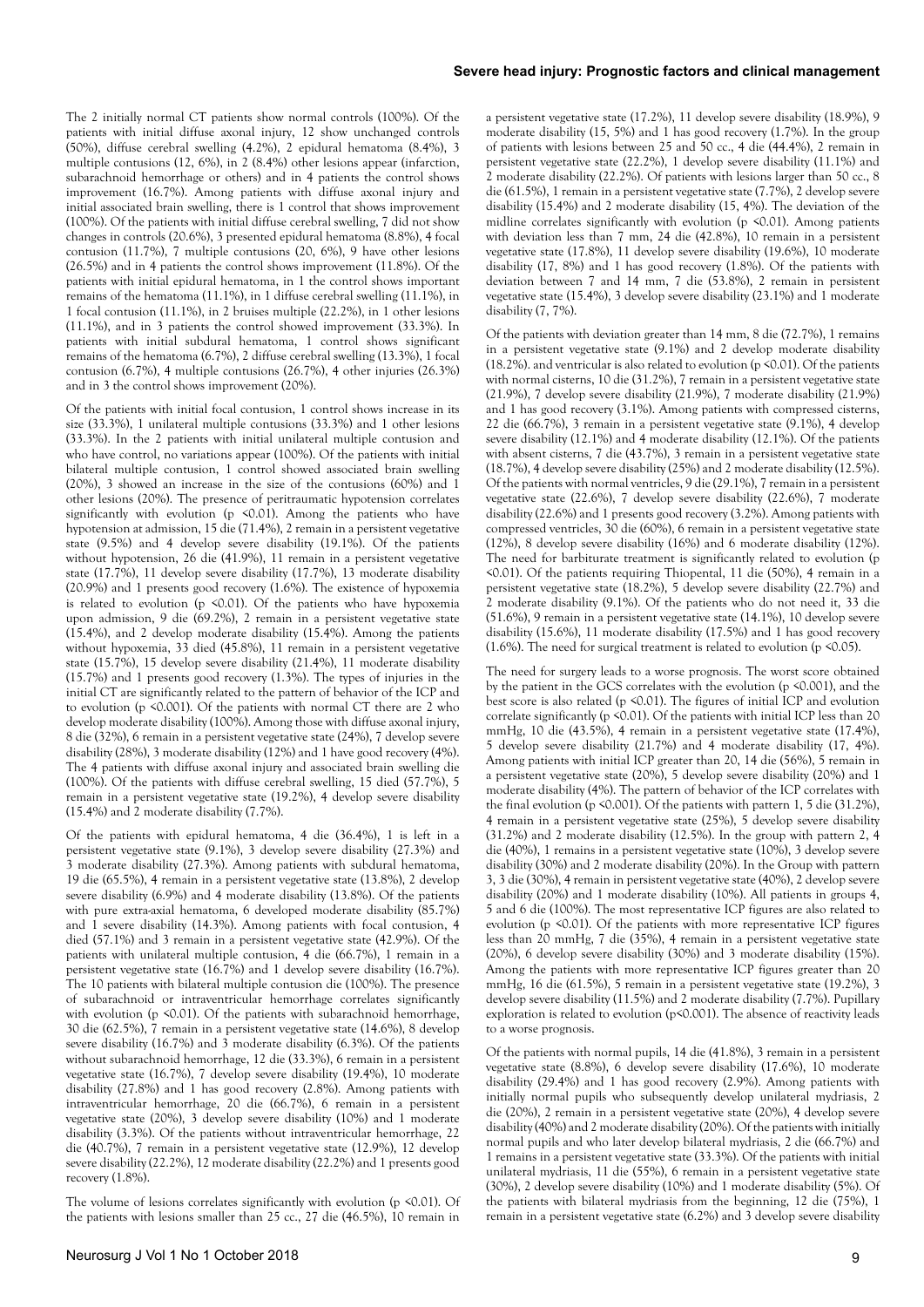(18.7%). The duration of coma is related to evolution (p  $\leq 0.001$ ). Among patients in whom the coma lasts less than 8 days, 25 die (83.3%), 4 develop moderate disability (13.3%) and 1 has good recovery (3.3%). Of which the duration comprises between 8 and 14 days, 9 die (47.4%), 1 remains in a persistent vegetative state (5.3%), 4 develop severe disability (21.1%) and 5 moderate disability (26, 3%). Of which the duration is greater than 14 days, 7 die (20%), 13 remain in a persistent vegetative state (37.1%), 11 develop severe disability (31.4%) and 4 moderate disability (11.4%). The findings in the control CT correlate with evolution (p <0.001). Of the patients with normal control CT, 2 develop moderate disability (100%). Among the patients whose control does not show variations, 3 die (21.4%), 5 remain in a persistent vegetative state (35.7%), 5 develop severe disability (35.7%) and 1 moderate disability (7.1%).

Of the patients whose control CT shows improvement, 5 die (31.2%), 1 remain in a persistent vegetative state (6.2%), 4 develop severe disability (25%), 5 moderate disability (31.2%) and 1 has good recovery (6.2%). among the patients in whose control CT diffuse cerebral swelling appears, 8 die (66.6%), 1 remains in a persistent vegetative state (8.3%), 2 develop severe disability (16.7%) and 1 has moderate disability (8.3%). Of patients in whose control epidural hematoma appears, 1 remains in a persistent vegetative state (33.3%), 1 develops severe disability (33.3%) and 1 moderate disability (33.3%). In the patients in whose control subdural hematoma appears, 1 dies (100%). Of patients in whose control focal contusion appears, 1 dies (16.7%), 2 remain in a persistent vegetative state (33.3%), 2 develop severe disability (33.3%) and 1 moderate disability (16.7%). %). Of the patients in whose control multiple contusion appears, 8 die (61.5%), 3 remain in a persistent vegetative state (23.1%), 1 develop severe disability (7.7%) and 1 moderate disability (7.7%). Among the patients in whose control other lesions appear (subarachnoid hemorrhage, cerebral infarction or others), 2 die (66.6%) and 1 remain in a persistent vegetative state (33.3%).

#### **DISCUSSION**

#### **Epidemiological and clinical profile**

Recognizing that trauma is currently the main cause of death in people under 45 years of age, and that 50% to 75% of accident deaths are due to head injury, has led to the acceptance that trauma Cranial nerve represents a public health problem of the first magnitude (11). Efforts to reduce mortality have obviously focused on severe injury, where, despite new diagnostic techniques (CT and MRI) and monitoring of Intracranial Pressure, and advances in treatment, there has been no achieved a great decrease in morbidity and mortality rates, mainly due to the fact that the prognosis is closely linked to the brain damage that the patient already presents at the time of care 12 (hence the enormous importance of the use of seat belts, air bags and helmets, to reduce traumatic damage). Currently, all patients with a score on the Glasgow Scale for Coma of 8 or less tend to be included in the category of severe head trauma, after the application of non-surgical resuscitation measures, and those that deteriorate to that level score in the first 48 hours immediately following the trauma. Therefore, a patient with cranial injury that is initially classified as mild or moderate, and that subsequently deteriorates, must strictly be included among the serious traumas, and its prognosis is similar to that of the latter. Analyzing the serious cranial injury, this continues to predominate in children under 35 years of age, and again the proportion of males is higher than that described, in general, in the literature. The patients are transferred mainly in a mobile ICU, with good quality of care during the transfer, achieving a small delay between the injury and the hospital admission.

The incidence of hypotension and hypoxemia in our series is low, compared to the figures reported by other authors (12). The most frequent cause of severe cranial injury remains the traffic accident, with a significant proportion of associated systemic injuries, highlighting the low incidence of direct impacts due to aggression in our environment, compared to the data collected in other urban sectors, industrialized or less developed countries (13,14). Abuses and falls predominate in elderly patients. The CT findings have been systematized into nine pathological patterns that indicate the need to monitor the ICP and predict the behavior of the same. Diffuse cerebral or non-focal lesions are the most frequently observed (66.3% of diffuse lesions versus 33.6% of focal lesions), with a significant proportion of cases presenting subarachnoid and / or intraventricular hemorrhage (14). Although focal lesions tend to be more frequent in older patients, there is no distribution of pathological findings as clear as in patients with mild and moderate injury. Currently, a new classification of serious injury has been described based on the information provided by the CT scan. The degree of compression of the mesencephalic cisterns, the deviation of the cerebral midline and the presence or absence of focal masses are evaluated. The diffuse axonal lesion is divided into 4 groups (15), which are:

- 1. There is no pathology visible on CT.
- 2. Pure diffuse axonal injury with patent cisterns, deviation of the midline less than 5 mm., And / or focal lesions of volume less than 25 cc.
- 3. Diffuse axonal lesion plus swelling associated with compressed or absent cisterns, deviation of the midline less than 5 mm. and focal lesions of volume less than 25 cc.
- 4. Diffuse axonal lesion with associated swelling, deviation of the median line greater than 5 mm. and focal lesions of volume less than 25 cc. There is a direct relationship between these four categories and the mortality rate. When used in conjunction with the rest of the CT patterns (extraaxial epi or subdural hematoma, contusions or others), the prognostic reliability increases relative to the probability of developing intracranial hypertension with adverse evolution, and the therapeutic decision is facilitated.

The medical and surgical treatment has followed the global guidelines currently collected in the literature (16). The classification of the behavior of the ICP in 6 well-defined patterns is very useful at the time of deciding the establishment of a specific therapy, and very guiding of the final prognosis of the patient. The values of initial ICP and most representative ICP have less significance with respect to the final evolution of the patient, but represent correct indicators in the clinical and therapeutic management. The incidence of worsening of the control CT is very high, which shows its importance when planning the treatment of the patient who suffers serious injury and confirms the severity of the traumatisms collected in our series. This is also verified by the high incidence of pupillary changes and the average of the worst score obtained by the patient in the Glasgow Scale, which is 4.4. As has been demonstrated in previous publications and is evident in the present series, these two parameters considered in isolation have a remarkable prognostic and definitive value of the final evolution of the patient suffering from severe head injury (16).

### **Prognostic factors**

The mortality of the serious cranial injury is high, although we must consider that 22% of the patients die in the first 24 hours (6,12). In fact, due to the broad inclusion criteria of patients used in this study, all those with necessarily fatal injuries or whose chances of survival are very remote have been admitted. In the work of the "North American Data Bank" a mortality of 36% is collected, ranging from 76% in patients with a score of 3 in the Glasgow Coma Scale, and 18% in patients who obtain 8 or 7 points. Among patients with diffuse lesions (general mortality of 31%) the prognosis is worse in patients with diffuse axonal injury type III and IV, according to the scheme discussed above. Among patients with focal lesions, mortality is 39%. As already mentioned in the Introduction chapter, prognostic estimation during the acute phase of severe head injury is of great importance. In studies carried out during the last two decades, only clinical data easy to obtain and applicable in any center were considered. In more recent works, other data or diagnostic and therapeutic parameters with more or less prognostic influence have been incorporated. Different authors have tried to develop a method to calculate the probability of a certain evolution occurring, describing the advantages and disadvantages of the various statistical techniques. However, the information provided in most of these studies, although of undeniable value, is difficult to apply in practice when considering a specific patient. Therefore, it seems essential to establish a statistical method that is reliable and easy to apply (17). This method should use a group of really useful prognostic indicators that have little variability among different observers, and will have to demonstrate real validity after being tested or applied to a wide range of patients.

To design a system like the one indicated, it is necessary first of all to purify the parameters or variables with true prognostic significance, since not all of them have a clearly significant influence on the final evolution. Among the findings collected in the initial CT, the collapse of the mesencephalic cisterns and the deviation of the midline, both radiological indices of transtentorial herniation, are associated with elevated ICP and poor final prognosis. Patients with normal or pathological CT, but without alterations of the cisterns or deviation of the midline, present normal or moderately elevated ICP and easily controllable, and have a better final evolution. The prognostic value of the status of mesencephalic cisterns has been repeatedly indicated in several studies, and has sometimes been the finding with the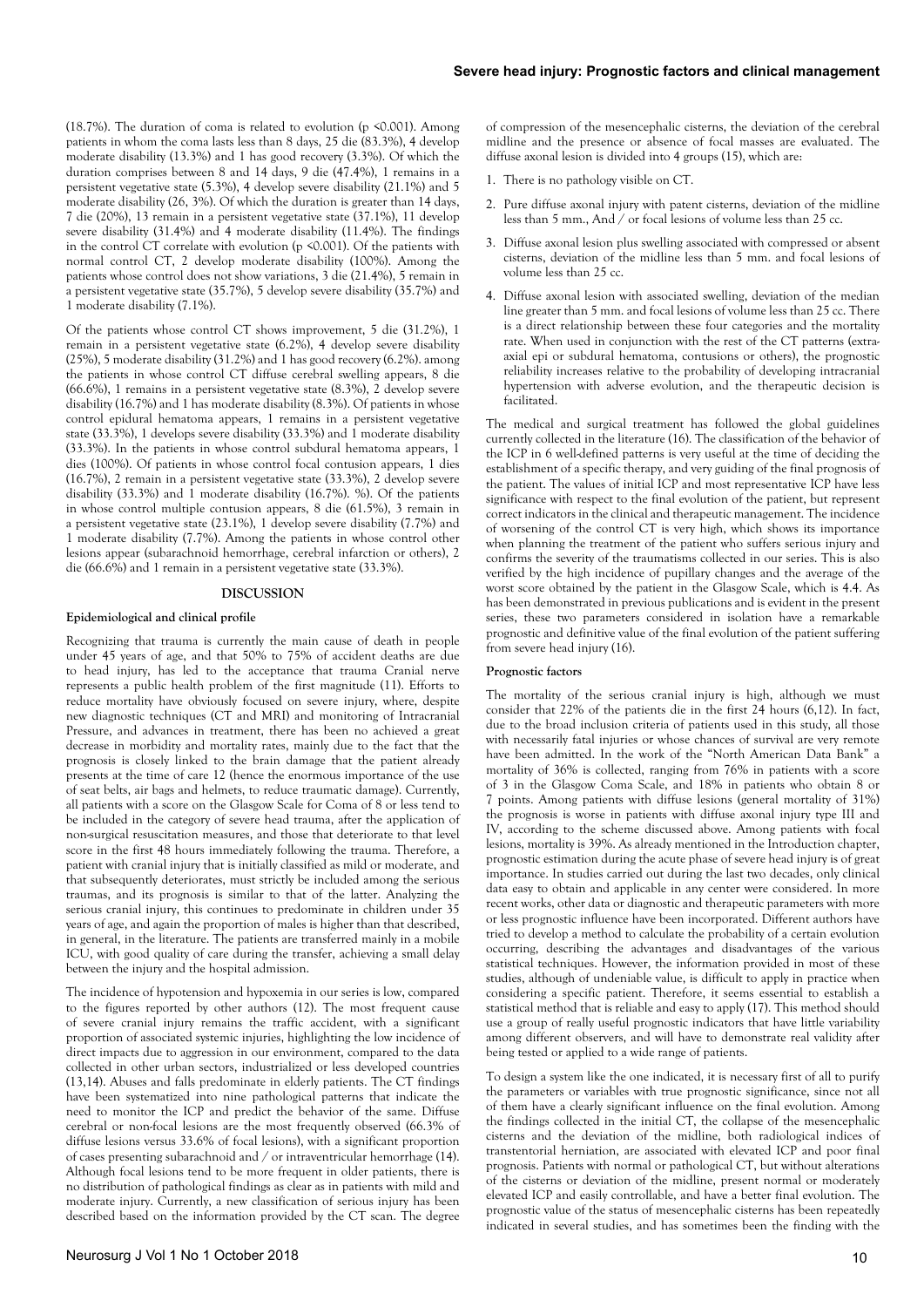greatest value in predicting the final evolution; in fact, some authors show that, with the exception of patients who do not brace or do not have any response after the initial resuscitation measures, the degree of collapse of the cisterns is revealed as the most decisive and independent prognostic factor in the first hours after the injury, and conclude that if the cisterns appear collapsed or compressed in the first CT, the evolution tends to be much less favorable than if they are patent or show no distortion, especially in patients who score between 6 and 8 in the Glasgow scale. The results of our study are similar and confirm that the risk of death in patients with severe head injury is greater if there is a collapse of the mesencephalic cisterns. We also found that the pathology or type of lesion causing the cisternal collapse does not influence the aforementioned correlation. Likewise, we observed that the risk of elevation of ICP in patients with abnormal cisterns is three times higher than in patients with normal cisterns. In some publications it has been pointed out that there is no significant correlation between the displacement of the cerebral midline and the levels of ICP (17).

However, we have found that the deviation of the midline in the CT is an indicator of elevation of the ICP, and that there is an important correlation between the degree of displacement and the final evolution, independently of the underlying pathology that causes said deviation. Ventricular asymmetry has been considered by some authors as an unreliable parameter to establish prognostic predictions. In our series, the decrease in ventricular size or its asymmetry are related to elevation of the ICP and worse prognosis, as occurred in other studies. This discrepancy may be due to the difficulty of adequately assessing the ventricular size, and to the variations of the moment in which said estimation is carried out, which may refer to the initial CT after admission or to the subsequent control CT. In our series, it is proven that subarachnoid hemorrhage is associated with a worse final prognosis, even when it is not combined with intracranial hypertension. In this regard, it has been speculated whether the mechanism by which traumatic subarachnoid hemorrhage leads to a worse final prognosis is the same as that which operates in patients with aneurysmal rupture. The incidence of vasospasm in severe cranial injury ranges from 5% to 30% in different studies. In studies based on transcranial Doppler examination to determine the presence of vasospasm, an incidence close to 40% is recorded, being observed that it occurs mainly in patients with a large accumulation of blood in the basal cisterns. The authors consider that the incidence of vasospasm in traumatic and aneurysmal subarachnoid hemorrhage is superimposable, suggesting that the pathophysiology of the same is similar in both pathological circumstances (18,19).

Other CT data, such as the presence of intraventricular hemorrhage or large volume in the case of focal lesions, are also associated with worse prognosis in the final evolution. The grouping of patients based on the nine patterns of intracranial lesion collected in the CT, has undoubted prognostic significance. The patterns with worse evolution are diffuse axonal injury associated with brain swelling and bilateral multiple contusions. The poor prognosis in patients with multiple unilateral or bilateral contusion is linked to the development of medically intractable intracranial hypertension. In the case of extra-axial hematomas, the CT immediately after the surgery of the hematoma is the parameter that best indicates the possible uncontrollable elevation of the ICP, and the fatal prognosis. The type of hematoma has been described as a predisposing factor to the appearance of associated brain swelling, which is more frequent in subdural hematomas than in epidural hematomas. The interval between the establishment of the coma and the moment of the evacuation surgery is also a clear factor that influences the development of this complication. Early surgery seems to be the only means to prevent the development of associated brain swelling, which is triggered when the intensity and duration of the compressive effect exerted by the hematoma on the underlying cerebral hemisphere exceed a critical level, causing diffuse ischemia and acute edema of the brain tissue. The lesion with the best prognosis is the pure extra-cerebral hematoma. The favorable evolution is easy to predict in those patients operated on an extraaxial hematoma who do not develop associated pathology after surgical evacuation. In them, post-operative ICP is low, as in most patients with contusion, managed medically or surgically (19).

The prognosis of diffuse axonal injury without associated brain swelling is at an intermediate level (4,15). These patients do not present a lucid interval, which indicates that the lesion occurs at the moment of impact, and may show pupillary changes without there being herniation of the temporal lobe at the tentorial level. When no mass-occupying mass effect occurs, this lesion does not present with elevation of the ICP, despite which many of these patients remain in a prolonged coma, subsequently developing severe disability or remaining in a persistent vegetative state. Among the

epidemiological variables, age is a very influential factor in the evolution of the patient with severe head trauma. In our study, as in others published in the literature, advanced age is associated with a progressive increase in mortality figures. In this sense, it should be noted that mortality in older patients is also related, or is due in part, to the higher incidence of medical complications in this subgroup.

Another clinical fact of great prognostic importance, especially when considered in relation to the type of intracranial lesion, is pupillary size and reactivity. The presence of one or bilateral mydriasis decisively worsens the prognosis. Among the clinical parameters, the alteration of the oculocephalic and oculovestibular reflexes, which reflects the presence of mesencephalic lesion, has been indicated in several studies as the best index of poor evolution. However, the validity of this parameter is pending confirmation. We have not valued the prognostic utility of these reflexes because we consider, like other authors, that they can be easily seen by the use of pharmacological therapy, as well as by the subjectivity of the researcher (6). The score obtained by the patient in the Glasgow Scale is related to the final prognosis, with the worst score being the most decisive. Of the clinical parameters that are assessed in the Glasgow Scale, the most useful and representative to estimate the severity of the injury is the motor response. The mechanism causing the serious injury has been revealed as a factor that conditions the final evolution, although this is not always admitted in the different published works. In our study, falls, direct impacts and firearm injuries lead to worse evolution, and within the group of patients who suffer a traffic accident, those with associated systemic lesions have a higher incidence of peritraumatic hypotension and hypoxemia, with significantly higher mortality. The pattern of behavior of the ICP is of great influence on the final result. Patterns 4 (low / high), 5 (high / low / high) and 6 (high) are associated with 100% mortality. The uncontrolled elevation of the ICP is the most frequent cause of death.

The prognostic value of this variable is modified according to the moment in which it is considered, and thus the pattern of behavior over successive days is more decisive than the initial figures, although these help outline the therapeutic management and guide the prognostic prediction, in the patient suffering from severe head trauma. The need for barbiturate treatment is associated with a less favorable evolution. This is logically related to the patterns of behavior of the ICP, being necessary therapy with Thiopental in those cases with high ICP figures that cannot be managed medically with other measures. The need for decompressive surgery is related to adverse prognosis. It is necessary to consider that this is practiced fundamentally in patients with ICP of difficult control, and who present TC patterns that condition bad prognosis by themselves. In the multivariate study, the pattern of behavior of the ICP, age, pupillary examination, the worst score on the Glasgow Scale, the type of lesions on the control CT, the lesions on the initial CT, and the best score in the Glasgow Scale for the Coma, are the parameters that, in this order, have been more influential in the final evolution of the patient with severe head injury. In the different works collected in the literature, the prognostic reliability of multivariable models ranges between 30% and 45% if applied on the first day, between 53% and 61% if used between the second and third days, and between 53% and 90% if applied between the fourth and seventh days.

Considering, on the one hand, that most deaths occur during the first week, and that as the duration of coma increases, the proportion of patients who remain in a persistent vegetative state or who develop severe disability increases, it is easy to understand importance of prognostic estimates in the early stages of evolution. The number of patients included in our series of severe cranial injury is low, so few parameters acquire significance in multivariable studies and the reliability is not very high. It is expected that as the number of patients increases, new parameters appear in the multivariable models and their reliability increases. In addition, and due to the great prognostic capacity of the patterns collected in the CT, the fact of elaborating models similar to the one described for each of the groups in which the patients can be classified according to these patterns, will increase the reliability even more.

#### **CONCLUSIONS**

- 1. Severe head injury is more frequent in males than in females (4/1), predominantly in patients under 35 years of age. The most frequent causative mechanism is also the traffic accident (43.1%), followed by the accident of bicycle or motorcycle (22.1%), the fall (17.4%), the outrage (9.3%), the direct impact (2.3%) and the injury by firearm (2.3%).
- 2. Lesions in severe head injury can be categorized into nine pathological